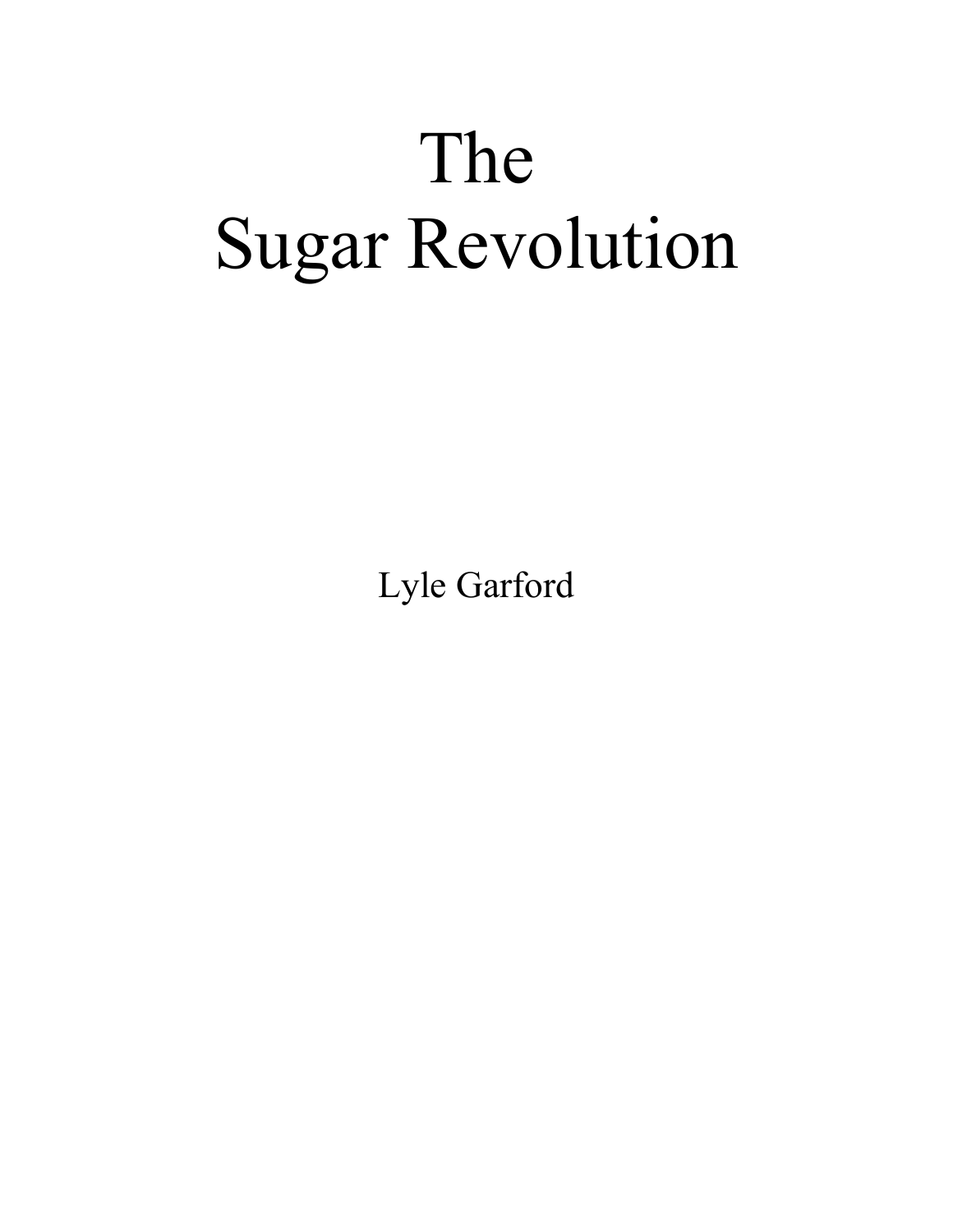Except where actual historical events and characters are being described for the storyline of this novel, all situations in this publication are fictitious and any resemblance to living persons is purely coincidental.

Copyright © 2016 by Lyle Garford

All rights reserved. No part of this book may be reproduced or transmitted in any form or by any means, electronic or mechanical, including photocopying, recording, or by an information storage and retrieval system, without permission in writing from the publisher.

Published by: Lyle Garford Vancouver, Canada Contact: lyle@lylegarford.com

ISBN 978-0-9952078-1-3

Cover by designspectacle.ca Book Design by Lyle Garford www.lylegarford.com First Edition 2016 Printed by Createspace, an Amazon.com Company. Available on Kindle and other devices.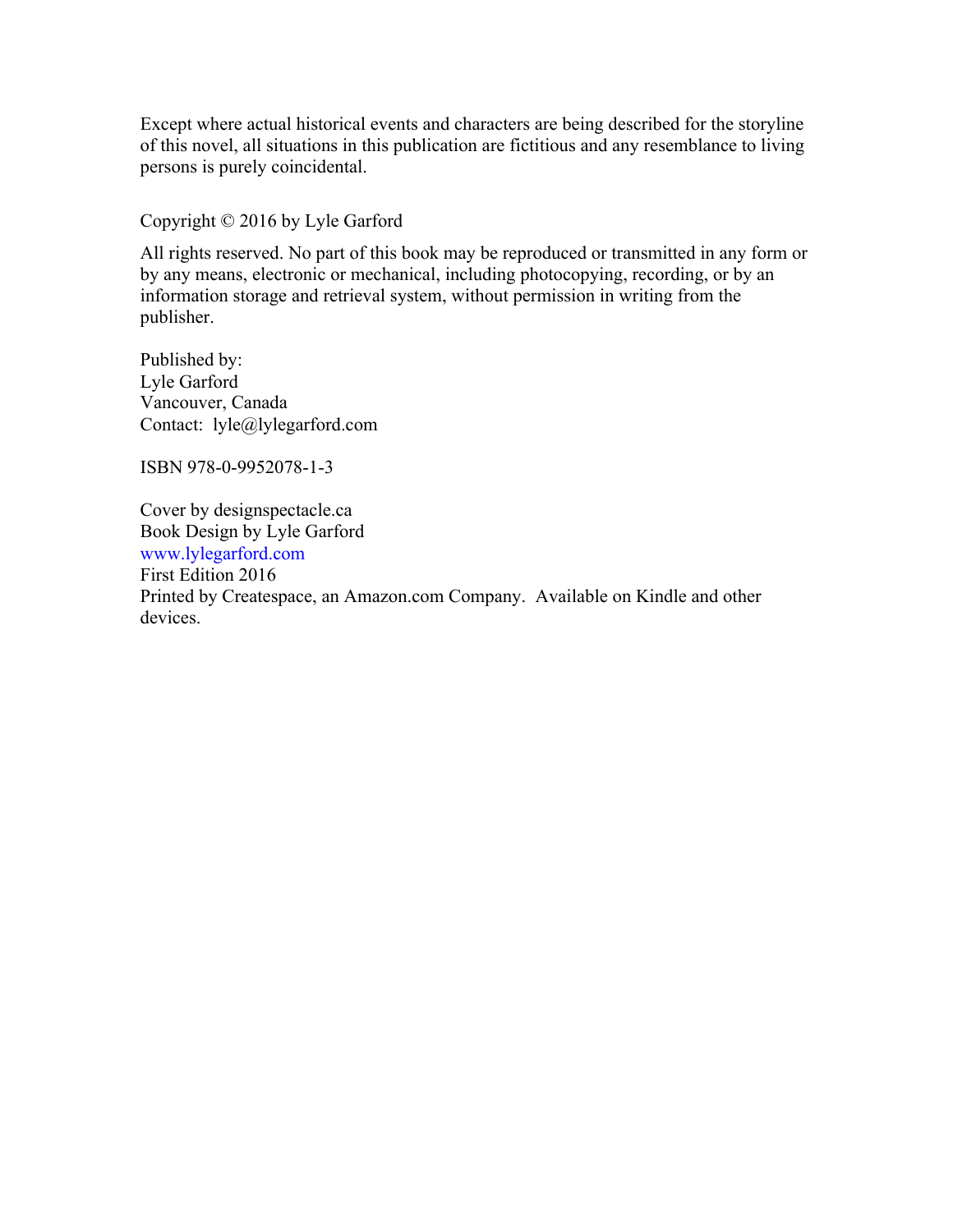## Dedication

This one is for absent friends.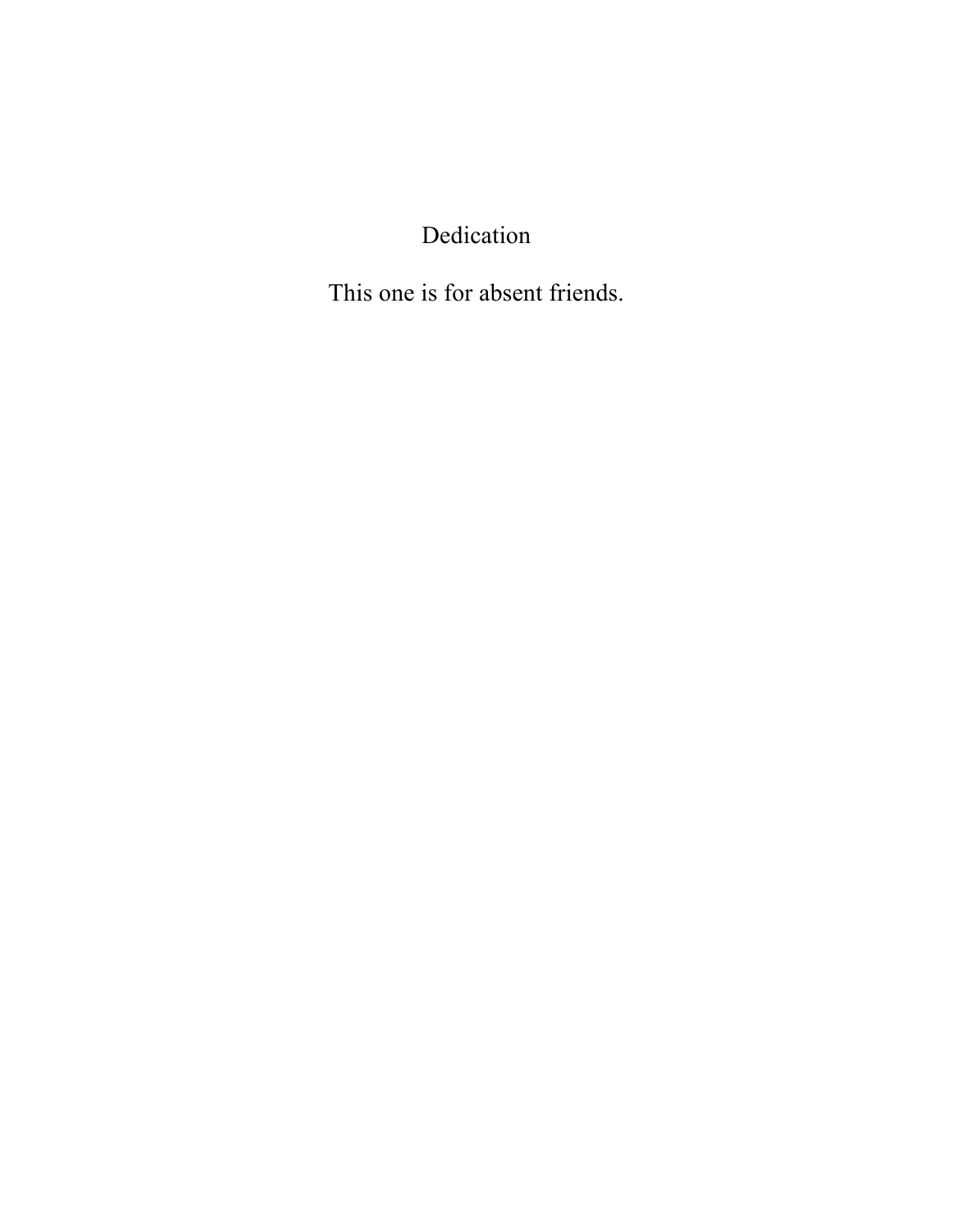Prologue November 1786 London, England

The King's mood darkened as he turned his thoughts to the situation with his son. Prince William Henry, young third in line heir to the British throne, had grown adept at manipulating the people around him and using his position to maximum advantage before he was even a teenager. Dismayed, the King turned to the rigid discipline of the Royal Navy to provide a cure. Not expected to inherit the Crown, the young Prince was thus sent to sea at age thirteen as a midshipman. But a career in the Navy was not having the intended effect on the now twenty-one year old Prince and the King's pent up displeasure was clear in his meeting on the issue with the First Lord of the Admiralty.

"Dammit, Lord Howe. I don't understand why I continue to hear reports of unacceptable behaviour on the part of my son. Please tell me the Navy has not lost its sense of discipline." The King scowled to emphasize the point and was gratified to see the First Lord squirm in visible discomfort.

"Your Majesty, it has not. I confess to a certain frustration, too, as the reports you have are correct. The Prince has continued to display impulsive and headstrong behaviour. He is manipulative of those around him, regardless of whether they are above or below him in the command structure."

"And now I hear promoting him is your answer to this? How is that to solve anything?"

"Your Majesty, I felt the burden of command might give him opportunity to find maturity. A warship Captain has no one else to blame if things go wrong and even the smallest decisions have weight. I am posting him to Antigua, where he will be under the command of Captain Horatio Nelson. The Prince's First Officer is Lieutenant Isaac Schomberg, a capable and experienced officer. I can think of no better role models for the Prince."

The King grunted and paused a moment in remembrance. "Nelson, yes. That was rather presumptuous of him to write directly to me about the smuggling issue two years ago, but I cannot fault his achievements."

The King stared away into the distance in thought for several long moments before turning back. "Lord Howe, I approve of this strategy, but I desire one thing. When you next communicate to Captain Nelson please ensure he understands what we are trying to achieve here with my son. In particular, make it clear I have direct interest in his success in this matter."

"Consider it done, Your Majesty," replied the First Lord as he rose to leave, relief at having escaped further wrath obvious on his face. "I am confident the Prince will grow quickly in his new role, especially with the guidance of Captain Nelson."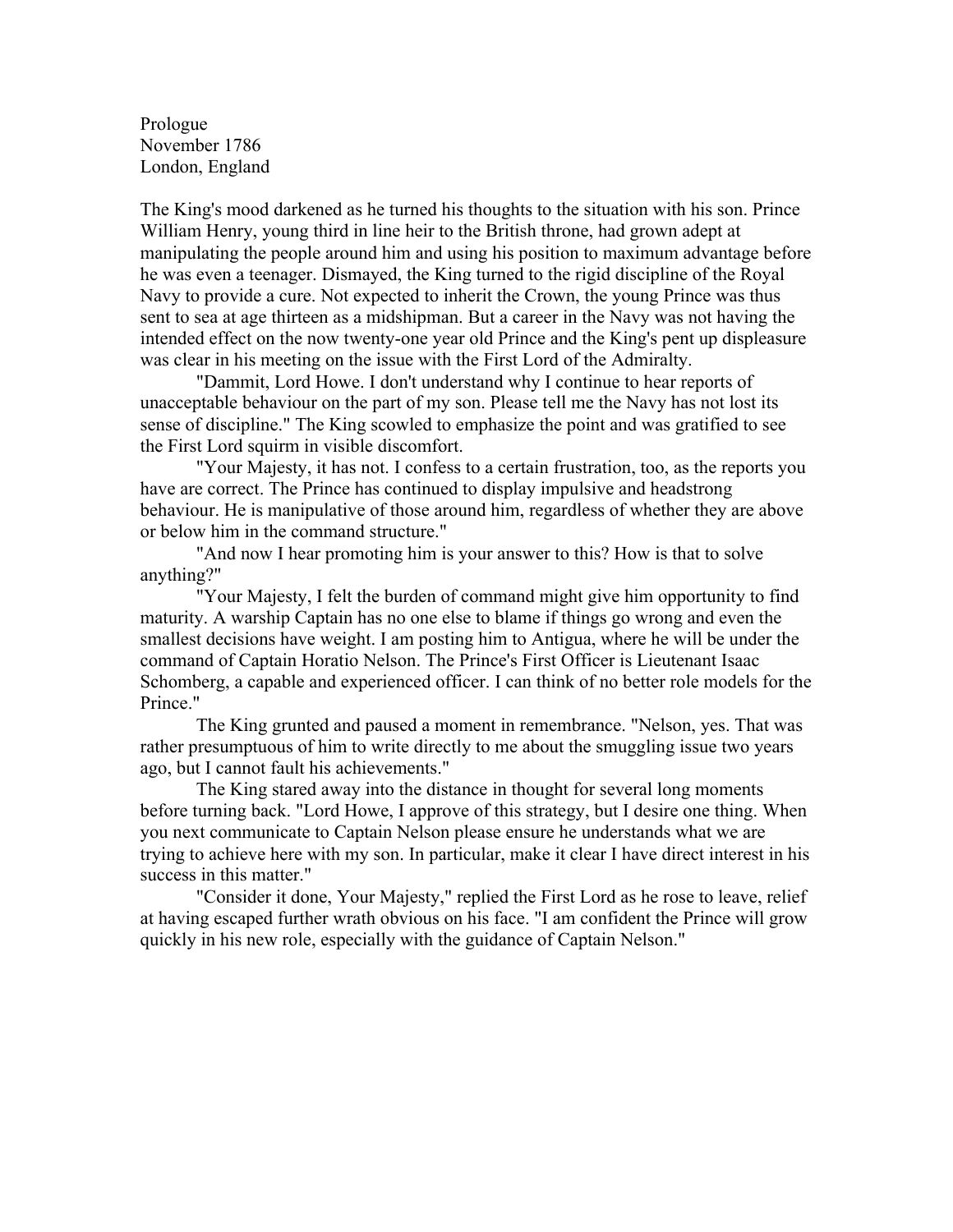Chapter One December 1786 to June 1787 English Harbour, Antigua

Captain Horatio Nelson rubbed his chin as he sat deep in thought in the aft cabin of his warship, contemplating the new challenge before him. Royalty had arrived on the Caribbean island of Antigua in early December 1786, borne there by the Royal Navy frigate *HMS Pegasus* as replacement for one of Nelson's squadron returning home.

Prince William Henry, now Captain of the Pegasus, was the centre of attention from the moment he arrived on the scene. With a promotion to Lieutenant at age twenty and now confirmation as Post Captain of *Pegasus*, the Prince's spectacular rise to command past many other deserving officers was interpreted as a sign he was in high favour. In turn, everyone around him wanted to be in *his* favour.

Nelson had faced his share of problems during his tenure commanding the Northern Division of the Leeward Islands squadron and the Royal Navy Dockyard at English Harbour, and the Prince was rapidly becoming yet another to deal with. From the moment the Prince appeared on the scene he had set about acting as if he were already King, manipulating everyone about him at every opportunity.

Nelson felt torn and, in honesty, had succumbed more than he wanted to the Prince's manipulative ways. Nelson picked up the First Lord's letter from the desk and sighed as he read it again. What was expected of him was clear, but Nelson felt a deep conflict within. His role was to follow orders, but no one could claim to be more loyal to the Crown. The problem was Nelson felt an overriding desire to support royalty at all costs. How to remain true to his loyalty while finding a way to influence the young Prince was the challenge.

Nelson wasn't alone in succumbing, as everyone of consequence on the island had fallen under the Prince's spell. The rest of the Navy officers on the island were disgusted at the fawning displays of support shown for the Prince. Where only days before the plantation owners and businessmen on the island had been sullen and disgruntled, in open support of the new rebel American state, the Prince's appearance transformed all of them into staunch supporters of the Crown. Prior to his arrival invitations to Navy personnel to attend social events were as rare as cold weather on the island, but endless opportunities to attend balls and dinners for the Prince and his colleagues were now forthcoming. The Prince himself was only too happy to be the centre of attention. Making it clear he was a steadfast supporter of the need for slavery to continue unabated endeared him to their hearts.

Despite his dismay at some of the Prince's behaviours, Nelson's blind loyalty wasn't his only problem. Nelson had come to *like* the Prince in the short time they had known each other. Following the bond of genuine friendship with the Prince seemed the only path Nelson could follow and, feeling certain he could succeed, he resolved to use it to steer the Prince in the right direction.

Commander Evan Ross was in a reflective mood as he cleaned up his desk in the Dockyard at the end of the day, looking forward to the Christmas season and taking a little time off.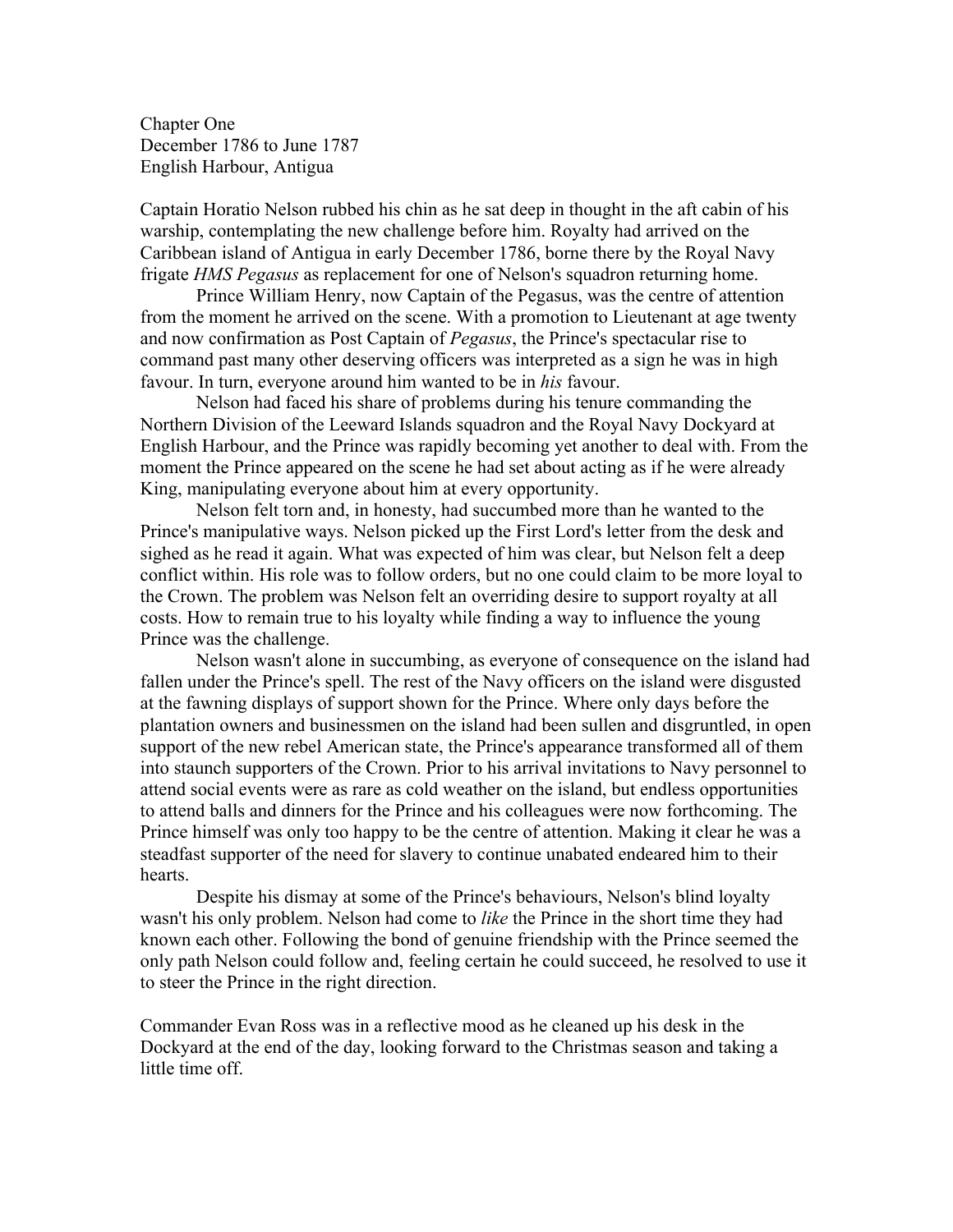The past three years since he arrived on Antigua had been both challenging and frustrating. Evan, then a Lieutenant, and his companion James Wilton, a master's mate, first met Captain Horatio Nelson when he had arrived at Antigua to assume command of the squadron and the Royal Navy Dockyard. The two men were recovering from injuries suffered in a fight with smugglers. Evan had lost his left arm to a gunshot that shattered the bone and James had been shot in the thigh. Abandoned on Antigua by their former Captain, the two men were in deep despair for their future until Nelson found them.

While many saw only disabled, injured men with no future, Nelson saw opportunity. He soon had them working as spies, helping to stop rampant American smuggling in the area that was starving a treasury in dire need of customs duties. Frustrated by the extent of complicity displayed by rich local plantation owners and local officials bribed to look the other way, Nelson needed the help. Evan and James gathered enough intelligence of smuggling activity to enable Nelson and his squadron to stamp it out.

Evan and James had also uncovered a plot concocted by two spies to destabilize the British held islands. The French and American agents, working in partnership, encouraged the ongoing smuggling and tried to push already sympathetic local plantation owners to rebel against excessive taxation. Unknown to the owners, however, they were also in the process of arming runaway slaves to enflame the situation when Evan and James learned of the plot. In a series of desperate actions the two men helped Nelson put a stop to it all.

Evan and James were rewarded with promotions, but with no openings on warships anywhere courtesy of being at peace, the two men had to settle for a different assignment. Notice was taken of their success with covert activities, resulting in a longer assignment to serve as naval intelligence officers to British diplomats throughout the Caribbean. For this they reported to Captain Sir James Standish, based in Barbados. For cover the two men served as commanding officers in the Dockyard, ensuring its readiness to meet the needs of warships in need of repair.

As he left his office, Evan chanced to encounter Nelson and the Prince, also leaving for the day, and together the three men walked to the gate of the Dockyard. Alice, a beautiful, black former slave prostitute who had helped Evan build informant networks around the island, was waiting outside the Dockyard for him to appear. Despite their backgrounds, Alice and Evan had fallen in love with each other. Evan bought her from her owner, a man with one of the largest plantations on Antigua who also was her father, and set her free. Alice couldn't enter the Dockyard itself as women weren't allowed on the site, but it had become a ritual to meet Evan at the end of each day to walk back to the home they shared between the Dockyard and the small village of Falmouth Harbour.

Evan stopped to converse for a moment with the Dockyard Shipwright, who had waved him over at the gate to ask him a question before he could get away. Nelson and the young Prince continued out the gate and Nelson veered off to have their coach brought around for their departure. The Prince saw Alice standing to the side, wearing a fetching white dress Evan had bought for her, and detoured over to where she stood.

When Evan finished with the Shipwright moments later he saw the Prince talking to Alice and realized immediately there was trouble. Alice had never directed her fiery anger at him, but he had seen it before and he saw the evidence on her face now. Nelson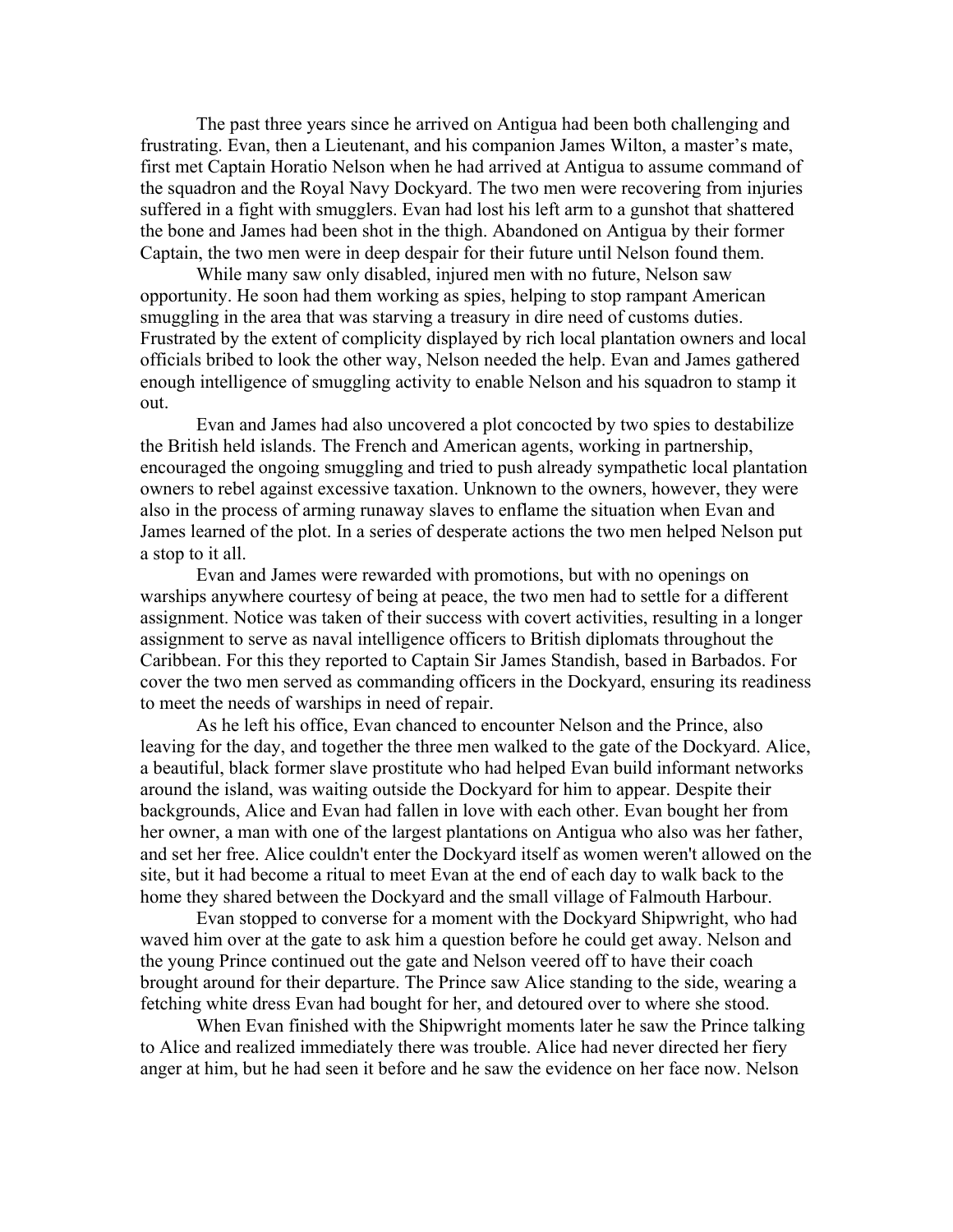could see her anger too, and both men converged quickly on Alice and the Prince. As they got there Alice spat out a heated response to something the Prince said.

"*No*, I think *not*," said Alice to the Prince, with a hiss that lashed him as if he had been whipped.

Evan stopped beside Alice and placed his hand on her shoulder as the Prince took a step back, a look of shock on his face.

"Anything I can help with here, my dear?" said Evan.

But Nelson intervened, having already read the situation and obviously desiring to separate them fast.

"Captain Henry," said Nelson, his tone of voice carrying enough edge to convey he would brook no arguments. "We must be on our way *now* or we shall be late for our engagement. Good day, Commander Ross."

Nelson turned to Alice and paused for the briefest of moments. Seeing Evan's protective hand still on her shoulder, he gave a small bow. "Good day, madam."

Evan watched with interest as Alice recovered herself enough to offer a civil nod to Nelson, but the fire of her anger still burned in her eyes. The look on the Prince's face had turned from shock to obvious affront, but before he could speak Nelson grabbed the Prince's elbow, steering him to their coach and getting in. Puzzled, Evan turned to Alice once they were gone. "What was that all about?"

Still smoldering with obvious anger she glared in silence after the departing carriage. Relenting, she turned to face Evan. "So who was that bastard?"

Evan raised one eyebrow, unable to resist because of the irony, while he nodded his head in the direction of the departing coach.

"Well, that bastard, as you call him, is none other than Prince William Henry, third in line to the British throne. He also happens to be Captain of the *Pegasus*, the new frigate that has joined the squadron. And the other fellow pulling him away was the good Captain Nelson himself. My God, what did the Prince say to you?"

"Huh," said Alice, as she paused to scowl at the departing coach. "God help all of us if that's the kind of beast we've got lording it over everyone."

Taking Evan's arm she nodded in the direction of their home and they began walking. Evan acquiesced, but continued giving her sidelong glances in hope she would offer more.

Sensing his gaze, she finally relented. "Look, let's say I think he's another one of these animals that see nothing but opportunity to take advantage of black women so they can indulge in their sick fantasies. We're all just ignorant slaves anyway, right, so what does it matter? I—ah, enough."

Alice gave his arm a squeeze, making a visible effort to calm down, and looked up at Evan's concerned face.

"I'm all right. He made me mad. Thank God you aren't anything like him. You're the real prince around here and you're a better one than this monster could ever hope to be."

"Hmm, well, perhaps it would be best if you stopped meeting me outside the Dockyard as a precaution to ensure no further unpleasant encounters."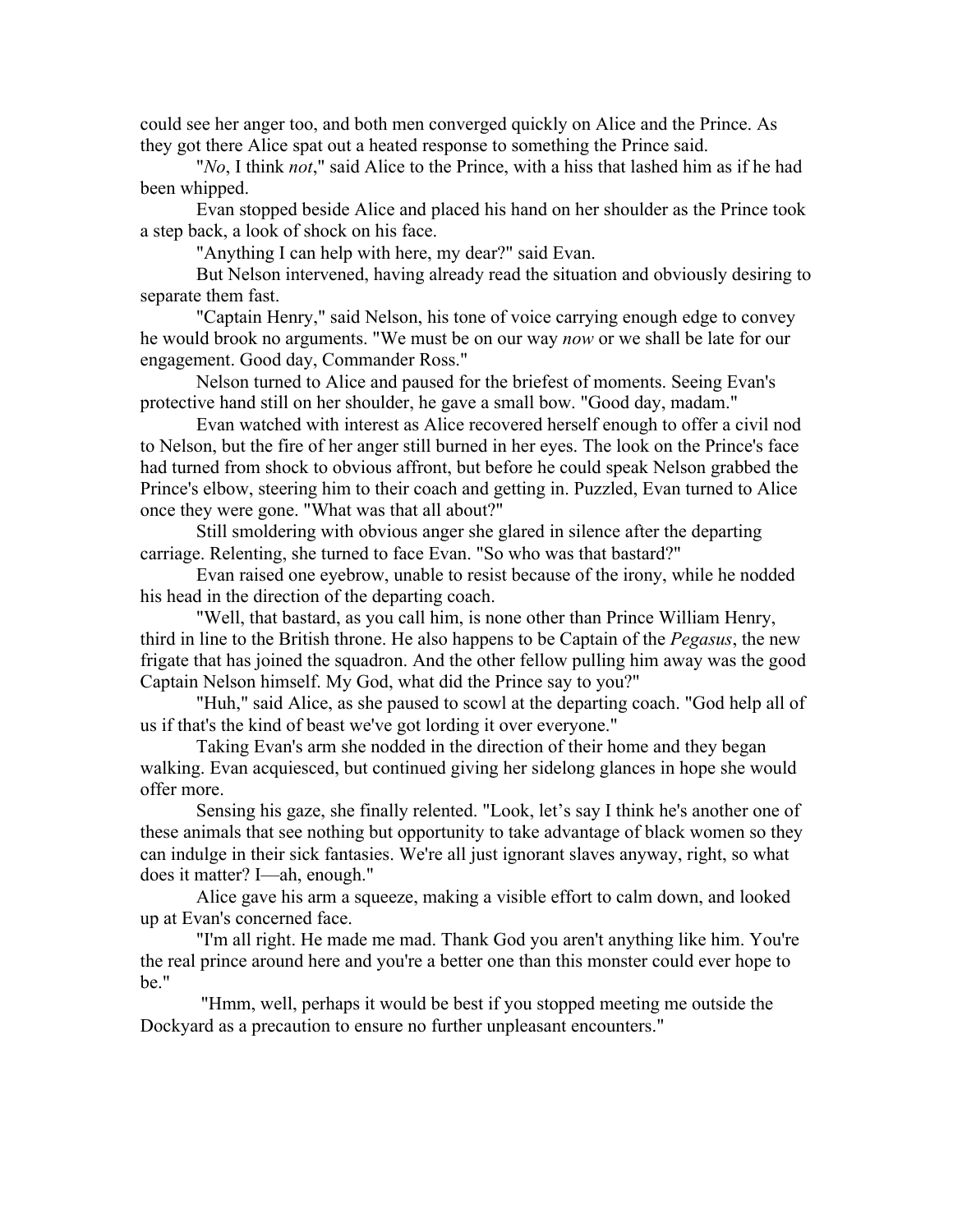By the time the holidays were over Nelson's supreme confidence he could change the Prince was already being tested to the limits and he was once again back at his desk contemplating what he now knew. More important, the question was what to do about it.

Rumours of the Prince's frequent dalliances with an endless series of black slave women made available at his whim by willing plantation owners around the island had become so prevalent any attempt to deny them was impossible. By itself this could have been manageable, but Nelson had learned the Prince's relationship with his First Officer Lieutenant Isaac Schomberg was not. Nelson was dismayed to discover the two men had been at odds with each other from almost the moment they met.

The Lieutenant, a seasoned veteran of the American Revolutionary War and a skilled seaman, was thirteen years older than the young, inexperienced Prince. Nelson understood many would sympathize with the Lieutenant, as it must have been galling in the extreme to have the Prince promoted to Post Captain rank above him at so young an age. Although everyone knew Lieutenant Schomberg was a far more deserving officer, the situation could still have worked because the Lieutenant, despite whatever frustration he felt, was at the least a dedicated officer. The real issue was the Prince failed to see all he had to do was give his Lieutenant free rein to do his job. The Prince had never been a diligent student even at the best of times, which fast became clear to the professional men of the sea surrounding him, adding to the problem.

The first bad weather they encountered on the trip outbound from England had been the start of it. If the Prince's orders had been followed the ship would have been lost. Schomberg and the rest of the crew were forced to ignore his orders and do what was necessary to save their lives. From that point the Prince felt the need to reassert his authority by interfering in even minor decisions that everyone understood were the domain of the First Officer.

By the time *Pegasus* reached Antigua the situation had degenerated to the point of regular, sometimes public shouting matches between the two officers in full view of the rest of the crew. The disdain the two men felt for each other had already hardened into an unbreakable wall between them and the damage seemed irreparable. Reluctant as he was to call his royal friend to task, Nelson had no choice.

"Captain," said Nelson, feeling disconcerted at how far gone the situation was and struggling to find some way to resolve it. "It is your responsibility to manage your people appropriately. I am loath to interfere with how you handle the Lieutenant."

"I know Horatio, but the man is trying beyond all belief."

"My Lord, please be careful how you address me, especially when we are discussing Navy business," said Nelson, with a weary voice. "I know we have quickly come to consider each other very good friends, but you could slip when others are around and this would be inappropriate."

"You are right, Captain. Well, I shall continue to do my best with the man, sir."

But it had not gone well. An unbridled shouting match in late January of 1787 observed by several witnesses from the *Pegasus* and the Dockyard forced Nelson to act and, fearing the threat to authority, he came down hard on the Lieutenant, placing him under arrest and removing him from the Pegasus. But the problem was this was not a viable solution.

Placing an officer under arrest meant the officer had reason to expect a trial of sorts, with opportunity to explain and defend his actions. Someone would be a winner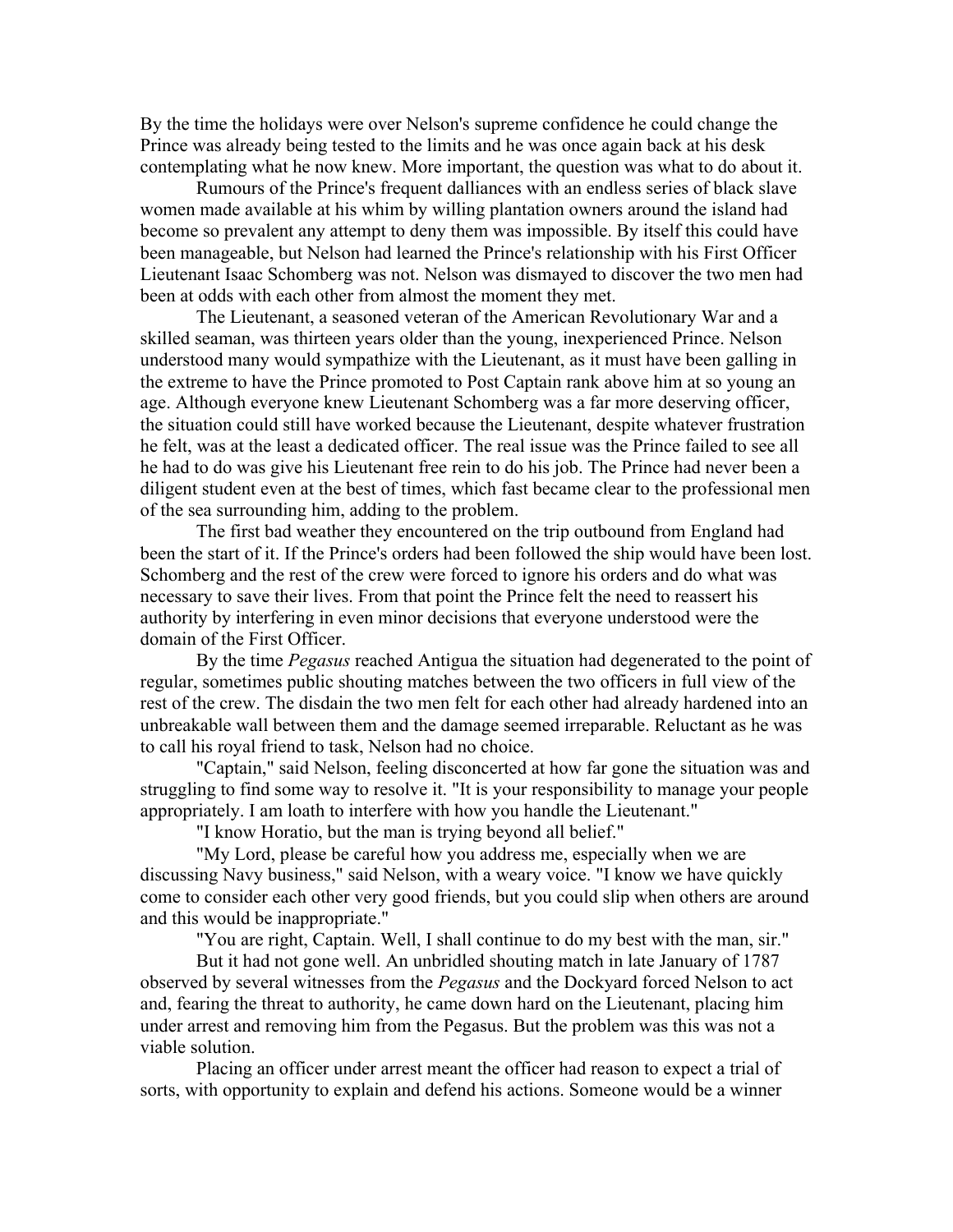and someone a loser, and word of the details of what had happened would be public. On one hand potential public humiliation of a Prince of the realm was not to be countenanced, while public punishment and disgrace of an officer known by many to be excellent at his duties was not the level of support competent professionals of the Navy had reason to expect. The matter spiraled out of Nelson's control as word of the dispute soon went beyond the borders of the Dockyard and was all over the island almost from the moment it happened.

Nelson understood from the warning signs of people's reactions how the decision was being received and it was here he made his second mistake. He saw the predicament he was in, but chose to let the decision stand and remain firm in resolute support of the Prince.

When word eventually reached the Admiralty from other sources, the First Lord shook his head in disbelief and dashed off a letter to Nelson querying what was happening. By the time Lord Howe got the response yet another complaint about the Prince's behaviour had risen to his attention. In a fit of petulance upon arrival in Antigua the Prince had refused to provide the usual paperwork in support of his supply requirements.

This led, in the eyes of the First Lord, to Nelson's third mistake. Doing his best to ignore the matter as a petty detail may have seemed reasonable to Nelson, but the immutable rules of the Navy and its bureaucracy were not to be denied. The Dockyard was required to provide regular reports to the Victualing Board, which was prompt in expressing its bureaucratic outrage at the failure as loud as it could.

The First Lord was shaking his head once again as he considered what to do, when word came the King wanted to see him on the matter. Knowing he was in for another testy meeting, the First Lord gave a resigned sigh to himself as he reached for his hat and left to attend the palace.

"Lord Howe," said the King, the tone of his voice betraying his feelings enough to make the First Lord brace himself as he sat down." Please tell me you know what is going on in Antigua with this arrest of the Prince's First Officer. More to the point, please tell me you know what in God's name Nelson thinks he is doing! I thought I made it clear you were to communicate my expectations to him."

"Your Majesty, I have only recently found out myself and I agree, the last thing we need here is a public airing of this nonsense. I have no idea what Captain Nelson is thinking, but I assure you he was told how we expected the Prince to be handled. Leave it with me to resolve and be assured there will be no scandal about this."

"I should bloody well hope not!" growled the King, but he looked mollified enough. The First Lord gave an inner sigh of relief.

Returning to the Admiralty, the First Lord wrote terse orders to Nelson to wind up his affairs and return to England. They also specified the Prince and his ship the Pegasus, minus Isaac Schomberg, were to be detached and reassigned to the Jamaica station. The First Lord's final order was to release the Lieutenant from his arrest and with as little ceremony as possible have him returned to England.

The duty Marine guarding Nelson's cabin door came in with Evan close behind him. Stamping to attention, the Marine announced the visitor's arrival. "Commander Ross to see you, Captain."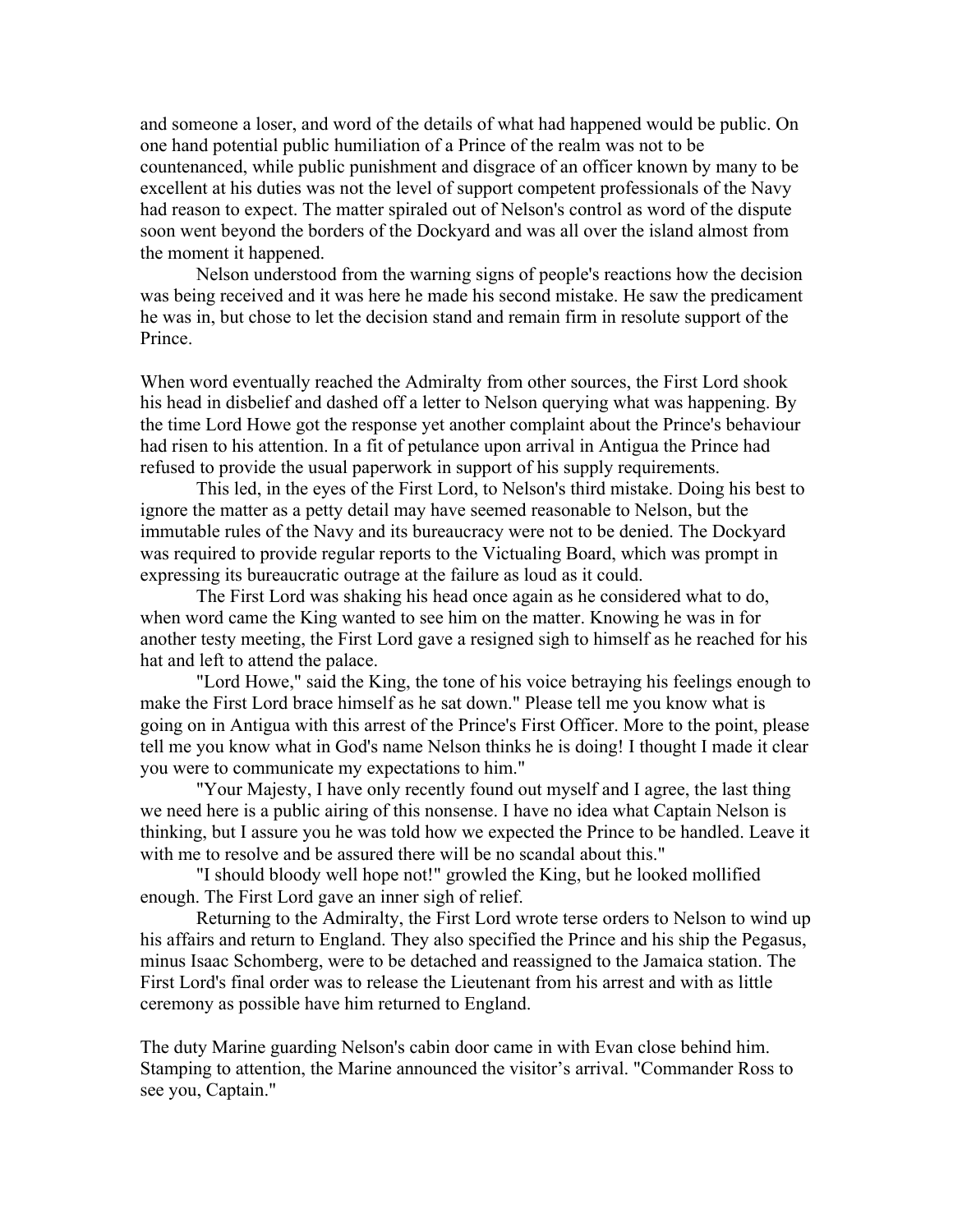Evan came to a stop in front of the desk as the Marine left. Nelson remained standing and staring out the wide stern windows of the aft cabin of *HMS Boreas*, a sleek frigate of the Royal Navy bearing twenty-eight guns and his command for the past three years.

"Reporting as ordered, Captain Nelson," said Evan, saluting as he spoke.

The Captain waved a hand vaguely in the direction of his desk without turning away from the view. "Thank you for coming Commander Ross. Have a seat. I was taking a little break. You can remove your uniform coat and make yourself comfortable. It is beastly hot out there again today."

"I agree and thank you, sir," said Evan as he shrugged out of his coat, grateful to be out of the sun and into the more bearable interior of the cabin. With the vent windows open what little breeze was present made enough of a difference to help cool the cabin.

The stifling heat pervasive in the month of June on Antigua was a harbinger of even hotter summer months to come. English Harbour was not the best place to be during these months unless you were looking for smothering heat. The well-sheltered harbour serving as excellent protection from the devastating hurricanes plaguing the Caribbean in late summer and early fall was also well known for having a large windless area courtesy of the same geography protecting it from storms.

Evan settled in, waiting for the Captain's attention. But Nelson remained where he was for several long moments more before he gave a deep sigh.

"I shall *not* miss this place, Mr. Ross." Turning, the Captain walked over to slump into the chair behind his desk and glare at the ever-present pile of correspondence and paperwork strewn about on its surface. The look of undisguised distaste mingled with weariness on his face surprised Evan by its intensity.

"I will be up half the night dealing with all of this, Mr. Ross. Well, it must be done if I am to sail for Nevis to say goodbye and then onward to home tomorrow. It has been a long three years on this station."

The tired, drawn features and almost disheveled appearance of the Captain worried Evan. Nelson had contracted malaria earlier in his career and like many others suffered from periodic recurrences of the disease. Even the Captain's boundless energy had been no match for the fever, vomiting, and devastating headaches of the recurrent malaria bout that started over six weeks ago. While he had recovered enough to resume his duties, everyone around him knew Nelson could have used more rest. But no one was surprised to find the Captain back on his feet as soon as he was able to struggle out of bed. Captain Horatio Nelson was not a man to remain lying around any longer than he had to.

"Lieutenant Wilton and I were both pleased to know you are recovered, sir. I confess we feel the opposite to know you are leaving us. Do you have any word of your replacement, Captain?"

"No, except it is likely he will not arrive until after the hurricane season ends and the regular meeting in Barbados of Captains on station is finished. I think both a new Admiral for the Leeward Islands and Barbados will appear at the same time as a new senior officer for Antigua. In the interim Captain George in *HMS Venture* will serve as senior here."

"Thank you, Captain. Do you have any final orders for us, sir?"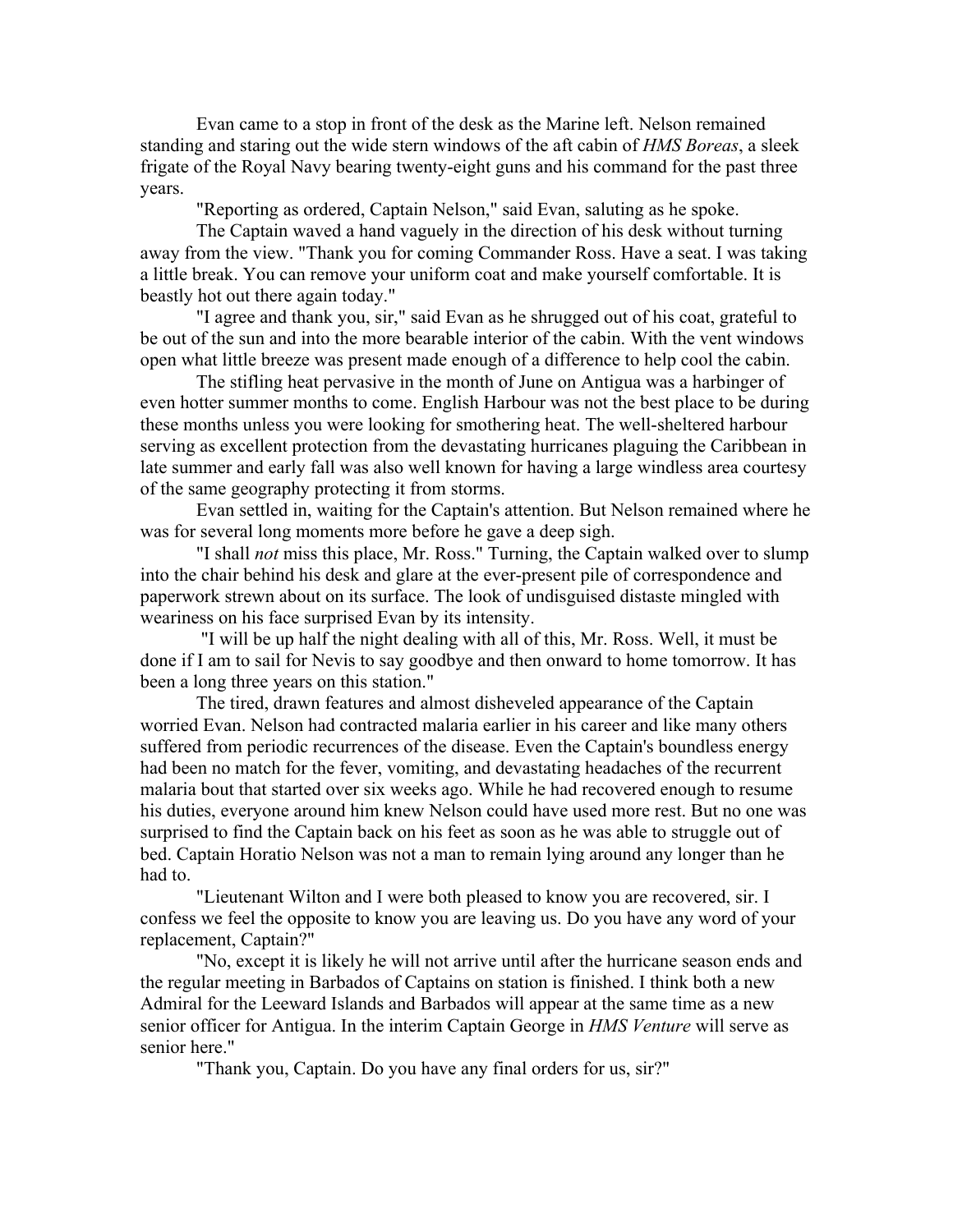Nelson shook his head. "Nothing new and, so you know, I did ask. The response was a straightforward message you are both to carry on with your cover roles as commanding officers for the Dockyard and, of course, continue to take direction from Sir James Standish in covert matters you involve yourselves in. I will leave direct orders to this effect. I can only assume this means the various parties with interest in your work are pleased with what you have accomplished. Of course, you will continue to ensure the Dockyard repair facilities are expanded as we have planned while meeting ongoing needs as they arise."

Nelson paused a moment, offering a tiny shrug to Evan. "Yes, I know. Both you and the good Lieutenant still wish for a commission afloat, but this assignment remains as all there is on offer. I confess the current peace we are enjoying is lasting a lot longer than I had thought. I think the French have too many of their own problems to let their natural arrogance get them in trouble with us again at the moment, but mark my words, though. This will not last."

"Yes, Sir James has articulated much the same thinking to me, sir."

Nelson nodded. "I'm not surprised. He is astute and we are fortunate to have him. So Commander, the real purpose of this meeting is just to say goodbye and express my appreciation for your support these past three years that have been so trying."

"Captain, I speak for both Lieutenant Wilton and myself when I say it has been an incredible honour to serve with you. We had both thought our careers were over until you found us. Thanks to you both of us have been promoted and have assignments where we can continue to serve in a way that has value."

Evan paused a moment to allow a tiny smile to crease his face. "And who knows, maybe the frogs or the Dons will oblige and create enough problems that more ships and officers like us are needed at sea some day. But seriously, on our honour, sir, if there is ever any service we can offer you, we are yours to command. We both agree it would be a dream come true to serve with you once again."

"Honour," said Nelson, as he leaned back in his chair and stared away into the distance for a moment. "Yes, a conversation about honour began our relationship, didn't it?" Nelson returned his gaze to Evan, unable to keep a sad, doleful look from his face. "Honour was in short supply back then, wasn't it? And I dare say it still is, sadly."

"Sir, I completely agree," said Evan, offering a careful nod in reply. Seeing an almost maudlin Nelson was a new and unsettling experience. But then, Nelson had reason to be unhappy, as having a wayward Prince of the blood on his hands had not been his only challenge during his time in Antigua.

For a time, complete success with achieving his orders seemed within reach despite the Prince. Smuggling had dropped to almost nonexistent levels by late 1785, but then the Swedes saw opportunity where others did not. The Navigation Acts covered direct trade between America and British islands, but they did not cover trade with other islands. Exploiting the loophole, they purchased the nearby island of St. Barts from the French and declared the capital Gustavia a free port. The Americans swarmed in and the Swedes began making tidy profits shipping cargo the Americans offloaded in Gustavia to all of the islands in the area.

Nelson did what he could by sailing into Gustavia with the full might of his squadron and all the bluster he could bring to bear. The Swedes stalled for time, knowing Nelson could not start a war on his own. Nelson continued pursuing American smugglers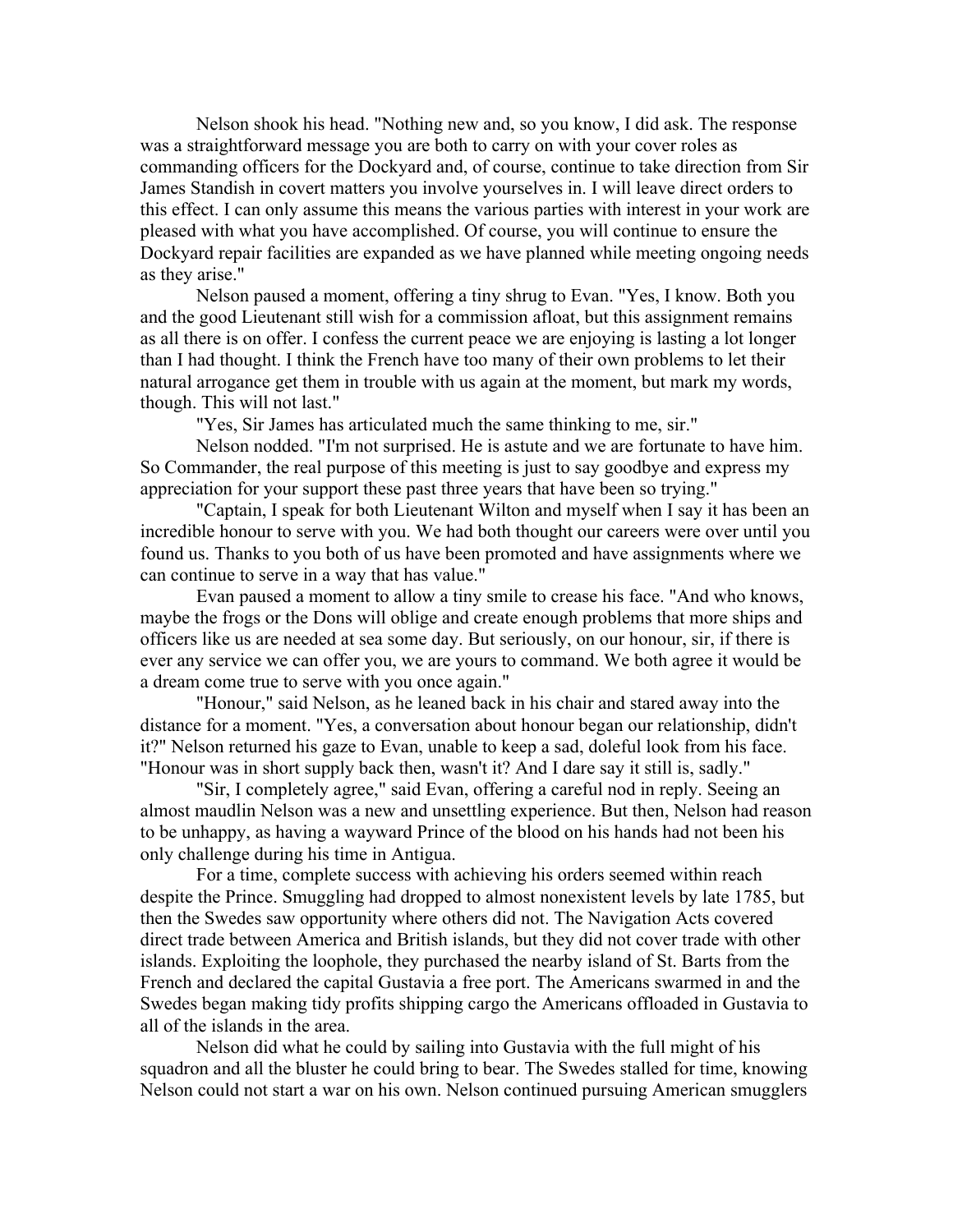motivated to cut the Swedes out of the arrangement. Thinking the Navy may have moved on, a few risked trying once again dealing direct with buyers via the secluded beaches that were everywhere. Seizing their ships continued to be his best weapon to deter the smuggler's behaviour, as few owners could afford the risk of having a valuable ship condemned in a British prize court.

But the Captain's cares had only grown. In August of the previous summer Admiral Richard Hughes in Barbados hauled down his flag and sailed for home, leaving Nelson as the senior officer for the entire Leeward Islands squadron. No one mourned the Admiral's departure as he had displayed a singular lack of zeal to achieve anything of consequence and, in particular, was unsupportive of anything Nelson had done. But no replacement had yet been sent and the constant stack of paperwork sitting on Nelson's desk was enormous. Combined with the challenge of managing a willful Prince, the burden was heavy indeed.

Nelson shuffled some papers on his desk absentmindedly. "You know, Mr. Ross, I have always striven to conduct myself with honour in everything I do. I am a faithful servant of the Crown, and of *all* of its representatives, and my honour demands I do what I believe is right to show this support at all times. It's a pity not everyone can see that, but my conscience is clear on this. Well, enough said, I appreciate you have come to see me today."

"Captain, I couldn't imagine you doing anything without honour, ever," said Evan as he took the cue the meeting was over and rose to leave.

"Is Mrs. Nelson joining you on the *Boreas* for the journey home, sir?" said Evan, making conversation as he deftly pulled on his uniform coat once again. Years of practice doing it using only one arm had long since made the process unconscious.

"No, Mr. Ross," replied Nelson, a real smile brightening his face for the first time since Evan had arrived. "Finding someone to share my life has been the one positive development stemming from my time out here. It was unfortunate you weren't able to attend our wedding on Nevis this spring. It was everything I could have hoped for, especially with the Prince himself there to give away the bride. Anyway, I wouldn't subject her to the constraints of a long journey on a warship. She is to follow me soon on a much more comfortable merchant ship."

"Well, Captain, once again it has been a true honour to serve with you. Lieutenant Wilton and I wish you and Mrs. Nelson all the best for the future," said Evan.

"Thank you. Mr. Ross? Write to me periodically, both of you. I will not forget the service you and Mr. Wilton have done me. I shall do what I can to have an eye on your careers."

Evan paused a moment, too moved by the unexpected offer to speak.

"Captain. We shall be eternally grateful. We are yours to command, sir."

Saluting one final time, Evan turned and left the cabin. Walking back to his office in the Dockyard he couldn't help reflecting on the impossible situation Nelson had faced. That such a dedicated servant of the Crown should end up in circumstances where no matter what he did criticism of his actions would come from the royalty he was sworn to support was a supreme irony.

Slipping into his office chair in the Dockyard and eying the pile of paperwork that had grown on it in the short time he was gone, Evan shook his head in dismay over it all.